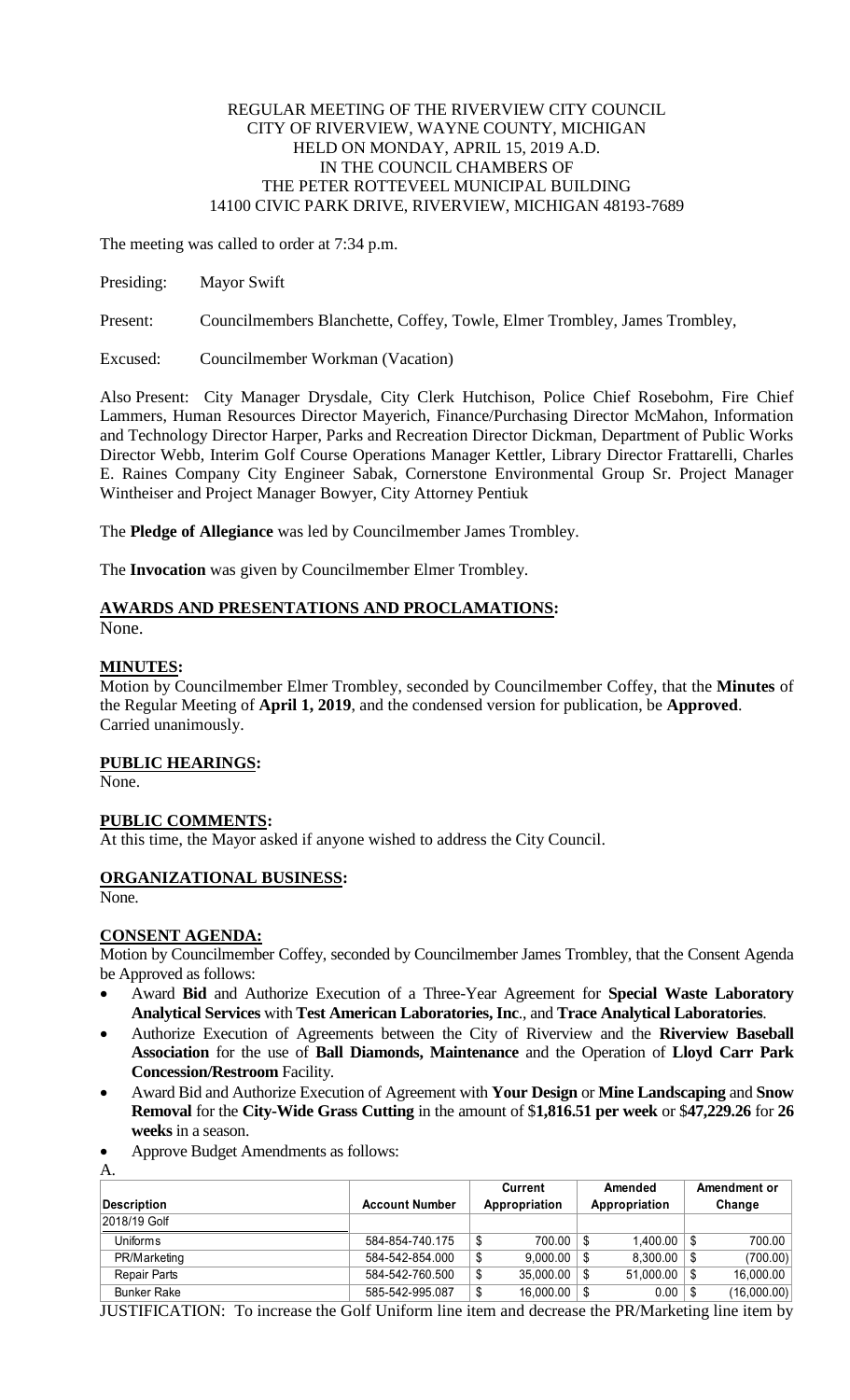the same amount, to allow additional uniforms to be purchased for the golf course maintenance staff. It also allows for an increase to the Repair Parts line item and a decrease to the Bunker Rake line item, this is necessary due to the increased repairs needed by the aging golf course equipment. B.

|                             |                       | Current       |           | Amended       |           | Amendment or |           |
|-----------------------------|-----------------------|---------------|-----------|---------------|-----------|--------------|-----------|
| <b>Description</b>          | <b>Account Number</b> | Appropriation |           | Appropriation |           | Change       |           |
| 2018/19 Library             |                       |               |           |               |           |              |           |
| Part-Time Salaries          | 271-790-725.100       | \$            | 75,000.00 | \$            | 83,000.00 | \$           | 8,000.00  |
| <b>Operating Supplies</b>   | 271-790-740.000       | \$            | 3.000.00  | \$            | 19,600.00 | \$           | 16,600.00 |
| <b>Building Maintenance</b> | 271-790-761.000       | \$            | 1.000.00  | \$            | 5,640.00  | \$           | 4,640.00  |
| Dues & Subscriptions        | 271-790-802.000       | \$            | 0.00      | - \$          | 500.00    | \$           | 500.00    |
| Janitorial Contract         | 271-790-819.000       | \$            | 6.744.00  | \$            | 7.744.00  | \$           | 1,000.00  |
| Central Library Service     | 271-790-826.000       | \$            | 43.889.00 | \$            | 48.889.00 | \$           | 5,000.00  |
| <b>Public Relations</b>     | 271-790-854.000       | \$            | 5.000.00  | \$            | 7,200.00  | \$           | 2,200.00  |
| Copier                      | 271-790-970.004       | \$            | 1.300.00  | \$            | 2.300.00  | \$           | 1,000.00  |
| Computer Equipment          | 271-790-990.000       | \$            | 9.695.98  | - \$          | 12.234.98 | \$           | 2,539.00  |

JUSTIFICATION: To increases line items for new programs staff hours, replace chairs, add new shelving, youth area upgrades; display case for military uniforms; meeting room furniture; restroom updates, upgrade water fountain, outdoor seating and garbage can; additional newspaper and magazine subscriptions; interior /exterior window cleaning, cleaning/waxing floors and carpet cleaning; new books, DVDs and adult/youth audiobooks; public relations to increase adult programming, outreach to Riverview Schools and new projects for summer reading program; staff printer/copier/fax; and software upgrades for 10 patron computers. Amendments approved by the Library Commission at their March 20, 2019 meeting. Carried unanimously.

#### **RESOLUTIONS:**

None.

#### **ADMINISTRATION:**

Motion by Councilmember Coffey, seconded by Councilmember Blanchette, to Adopt Resolution 19- 07 **to Amend Charter Chapter 17, Sections 7.4**, regarding the "Publishing of and Recording of Ordinances," and **19.4**, the "Mailing of Notices;" and further to place said Charter Proposal question on the November 5, 2019 city election ballot.

# CITY OF RIVERVIEW CHARTER RESOLUTION NO. 19-07

# WHEREAS, Chapter XVII, Section 19.4 of the Riverview City Charter entitled:

- **Definition of Publication**. "Mailing of Notices." presently provides a requirement in the Charter for publication of notices or ordinances by publishing an appropriate insertion in a newspaper published in the English language for the dissemination of news of a general character which newspaper shall have a general circulation at regular intervals in the City for at least two years immediately preceding the time that it is used for such publication purposes and that an affidavit of the printer or publisher of the newspaper annexed to a printed copy of such notice, ordinance or proceeding taken from the paper shall be prima facie evidence of such publication; and
- WHEREAS, the City also has available to it, several other mediums for communicating with citizens including cable television, internet website, electronic signboards as well as traditional public posting at public buildings; and
- WHEREAS, the City deems it important for the citizens to decide which medium they would prefer for receiving copies of notices and other communications concerning City business.
- NOW, THEREFORE, BE IT RESOLVED that amendments to Section 19.4 and 7.4 of the Riverview City Charter be placed on the November 5, 2019 ballot for consideration by the Electorate.

BE IT FURTHER RESOLVED that the amendment to Section 19.4 of the City Charter read as follows:

#### **Section 19.4 Publication and mailing of notices**.

The requirement contained in this Charter for the publishing or publication of locally required notices or ordinances shall be met either by publishing an appropriate insertion in a newspaper published in the English language for the dissemination of news of a general character which newspaper shall have a general circulation at regular intervals in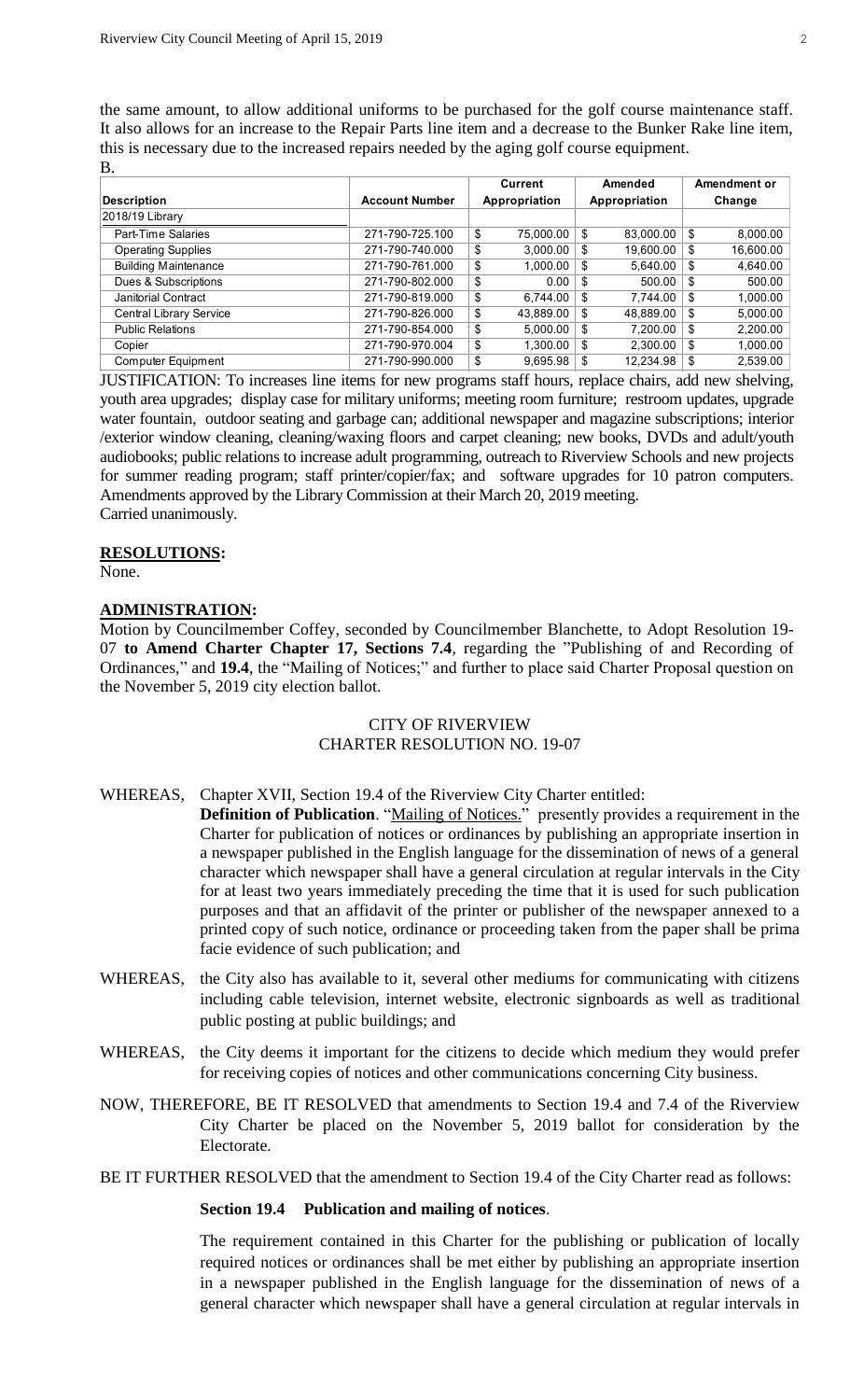the City for at least two years immediately preceding the time that it is used for such publication purposes or; by posting local notices and ordinances on the City's official internet website, or the public access channel of any cable or satellite provider serving the City together with a posting of a written copy at City Hall and the Riverview Veterans Memorial Library. The Publisher of the newspaper, or in the case of website, cable, satellite and hard copy posting, the City Clerk or his or her assistant, shall annex to a printed copy of such notice, ordinance or proceeding, an affidavit specifying the times of publication or posting, which shall be prima facie evidence of such publication.

In any case in which this Charter requires the mailing of notices, the affidavit of the officer or employee responsible for such mailing that such notice was mailed, shall be prima facie evidence of such mailing.

BE IT FURTHER RESOLVED that the amendment to Section 7.4 of the City Charter reads as follows:

#### **Section 7.4 Publication and recording of ordinances**

Each ordinance shall be published within fifteen (15) days after its enactment in one of the following methods:

(a) the full text thereof may be published in a newspaper as defined in Section 19.4, either separately or as part of the published council proceedings; or

(b) the full text thereof may be published on the City's official internet webpage together with hard copies which shall be posted at City Hall, and the Riverview Veterans Memorial Library; or

(c) the full text thereof may be posted on the public access site of all cable and satellite providers serving the City, with hard copies which shall be posted at City Hall and the Riverview Veterans Memorial Library. In cases of ordinances over 500 words in length, a digest, summary or statement of purpose of the ordinance approved by the Council may be posted in any of the above referenced media either separately or as part of the published Council proceedings or summary thereof. In such cases, then printed copies shall promptly be made available in the Clerk's office as stated in such ordinance.

All ordinances shall be recorded by the Clerk and a book to be called "The Ordinance Book" and it shall be the duty of the Mayor and Clerk to authenticate such records by their official signature thereon but the failure to so record and authenticate any such ordinance shall not invalidate it or suspend its operations.

- BE IT FURTHER RESOLVED that the proposed Charter language be submitted to the Attorney General and Governor of the State of Michigan for their approval pursuant to MCLA 117.22.
- BE IT FURTHER RESOLVED that the following language for the proposed Charter question be adopted and submitted to the Office of the State's Attorney General and Governor for approval for placement on the November 5, 2019 ballot:

## PROPOSED CHARTER QUESTION

Shall Section 7.4 of the Riverview City Charter, entitled "Publication and Recording of Ordinances" and Section 19.4 entitled "Definition of Publication" be amended to permit, as an alternative to newspaper publication, the posting and publishing of locally required notices and ordinances, on the City's official internet website, along with paper copies to be posted in two public buildings; or on the public access stations of the cable and satellite providers operating in the City," together with paper copies to be posted in two public buildings?

AYES: Mayor Swift, Councilmembers Blanchette, Coffey, Towle, Elmer Trombley, James **Trombley** 

NAYS: None.

ABSENT: None.

EXCUSED: Councilmember Workman

ADOPTED this 15<sup>th</sup> day of April, 2019.